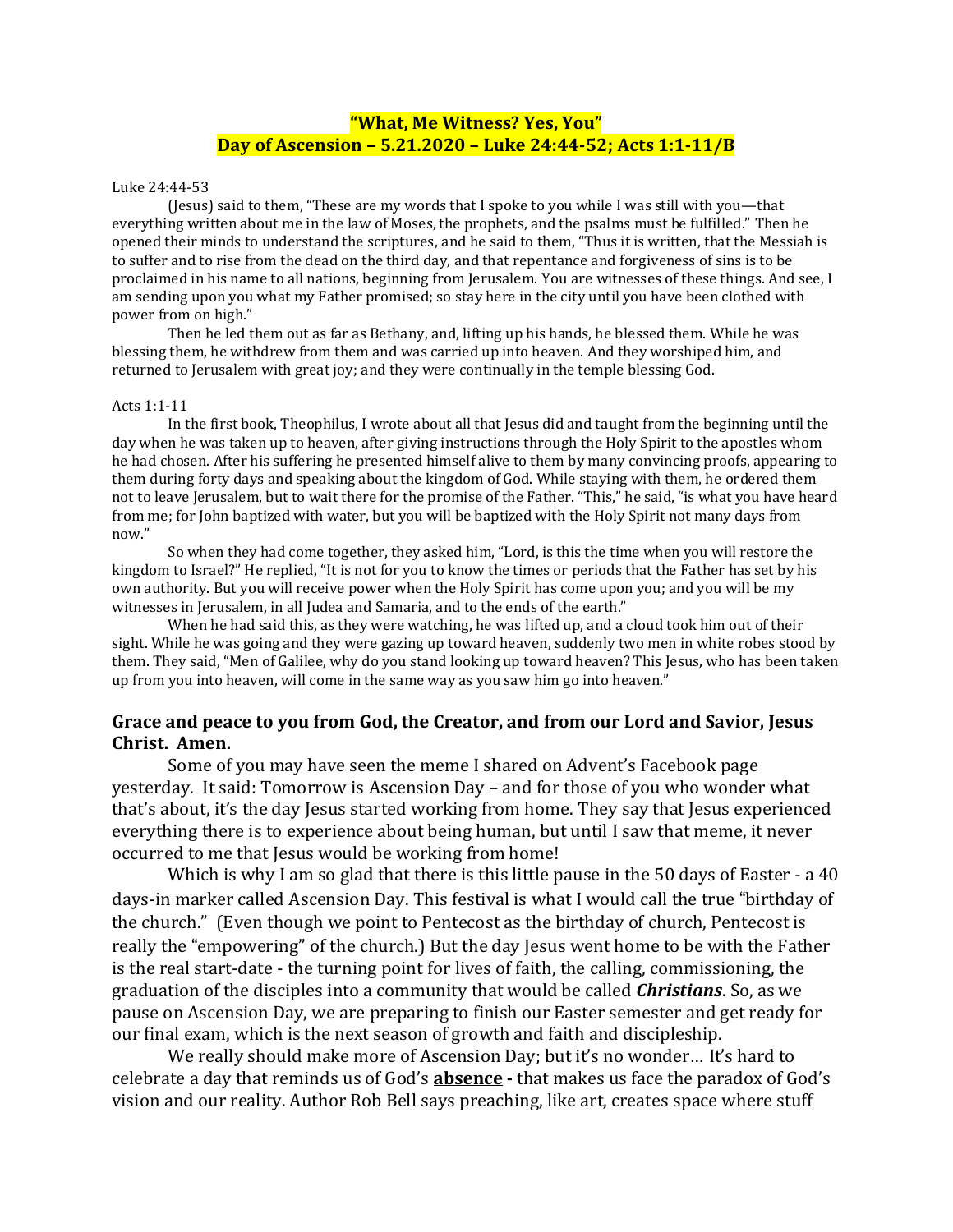can happen – and that is exactly what happens in the Biblical story, as God opens up spaces that allows for *something bigger than ourselves* to happen.

The Ascension of Jesus is told in two stories. The first is at the end of Luke, Book I (*the Gospel*) and the second is at the beginning of Luke, Book 2 (*the Acts of the Apostles.)* Ascension is important because it helps us set our course, write our agenda, prepare ourselves as our lives begin to be changed by the Easter Promise. And the intersection point is what Jesus says in both of these stories written by Luke: "*You are witnesses."*

Then, just like that, Jesus left us. We see the truth - **his** work here was finished. His return to the Father opened the space for **our** work to begin, and we were not left on our own. We're empowered by the Spirit of *the GOD who comes* the God who has been in **our** skin - who knows what life in this place is all about. God's love and God's mission are clear: *You are witnesses.*

**But of what are** *WE* **witnesses?** I want to invite you to imagine you are with the 11 in Bethany. How would you feel as Jesus ascends? *Abandoned? Scared? Overwhelmed by loss?* What are you thinking as you watch him go home? *How will I live without him in my life? What will I do, now that he*'*s gone?* Not sure what you'd be thinking?) Well, it may be much like the mixed emotions you feel at a funeral. you are happy for the deceased to be home with God, but sad to lose them in your life. You might be relieved that their journey has ended, but angry that they have left you alone. We carry a mixture of emotions whenever we are stepping from familiar space into the something new. And today we have a whole new appreciation of what it is like to be *not only* a participant, but to actually BE a witness to "something new", as the world all around us is remaking itself – reimagining our space.

"Something new" often mixes fear with excitement. Remember baby's first steps, the day the training wheels came off, the 1st day of school? Remember the exhilaration of your first time off the high dive, the solo trip in the car, your first love, your first job, your first home? These are all part of the human experience which requires us to routinely take a "leap of faith…" into the unknown. Just remember that you are **not alone**; there have been many witnesses who have stepped out in faith before you, and there will be many following in your footsteps.

But is knowing there is a creative space to be filled enough to be our witness? With what fuel will we continue to answer life's questions? Let me suggest something to ponder: **"Have you witnessed Easter?"** Now, think about how you'd answer that question, "Have you witnessed Easter?" Obviously, none of us were there at the empty tomb, but we've experienced the women's mix of fear and excitement - virtually - every Easter of our lives. We KNOW - when God raised Jesus from the dead that something entirely new began: we were *forgiven* – our lives could be *brand new* and our death would no longer be the *end of our story*. (Pause) And now we are witnesses to that truth with every relationship, every conversation, every moment, every breath.

Just as we know that Jesus is the Christ, the Son of God, we know that what he told us is true. Because you know Jesus, you know God. And you know that when Jesus returned to the Father after dwelling among us, he left us the gift of the Easter promise: *nothing will separate us from the love of God in Christ Jesus.* Nothing. Nothing. Nothing. That is what we **know**. That is *why* we share. That is why God sends *US* into an anxious and weary world.